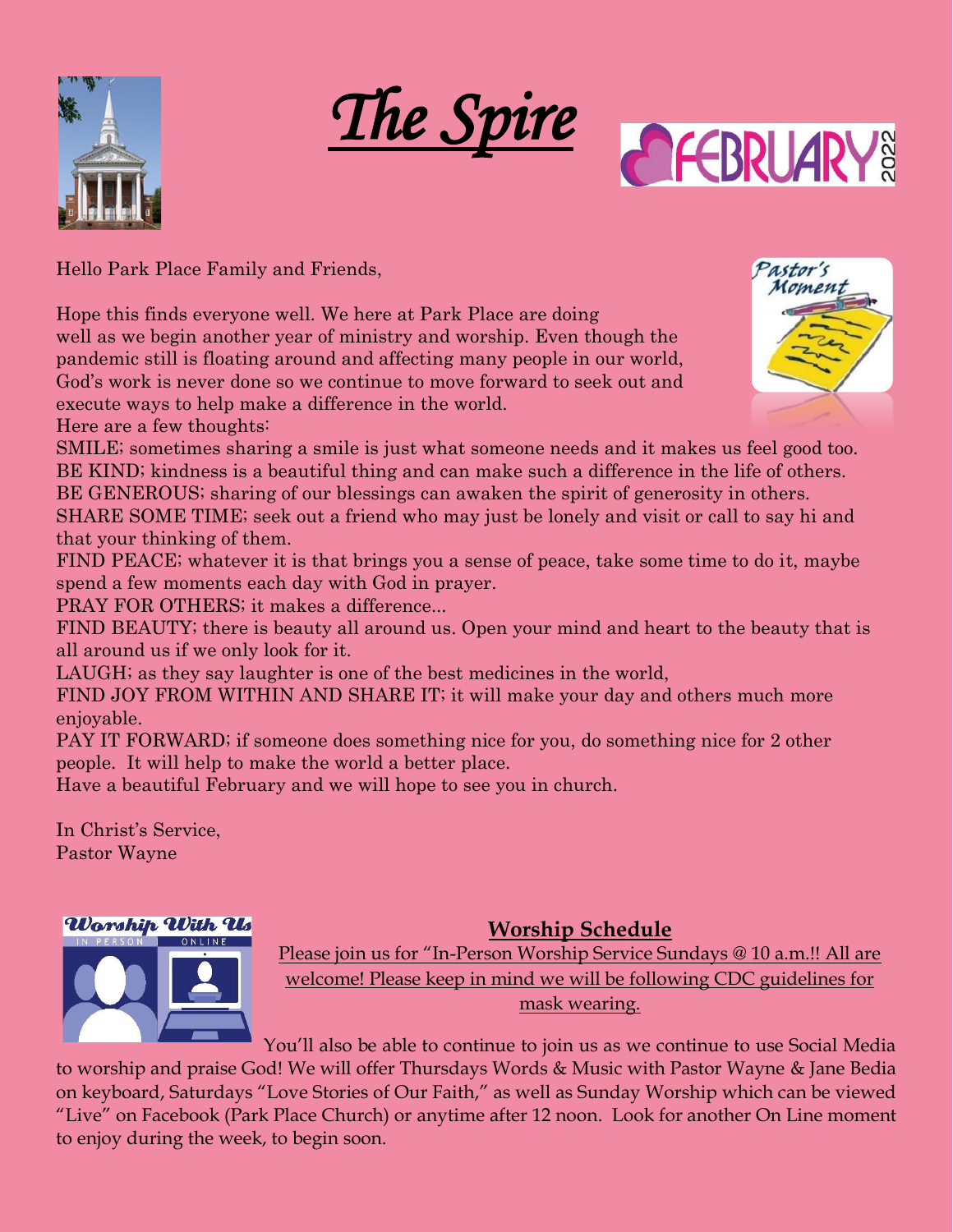**February 6: Holy Communion Worship Service 10 a.m.***–* Please join Pastor Wayne with our Chancel Choir & Jane Bedia on keyboard for worship! If you are unable to join us in person for Communion worship, please join us online by getting these things ready prior to your virtual worship; you'll need bread (crackers are fine as well) and juice (or beverage). Please follow along as instructed. Service will be "Live" on Facebook and after 12 p.m. available anytime. You Are Always Welcome!

**February 13: Sunday Worship 10 a.m.:** Please join Pastor Wayne, with our Chancel Choir & Jane Bedia on keyboard worship service. Let Us Worship the Lord! Also look for us on-line for a "LIVE WORSHIP" today - 10 a.m. on Facebook.

**February 20: Sunday Worship 10 a.m.:** Please join Pastor Wayne with our Chancel Choir & Jane Bedia on keyboard worship service. Let Us Worship the Lord! Also look for us on-line for a "LIVE WORSHIP" today - 10 a.m. on Facebook.

**February 27: Sunday Worship – 10 a.m.** Please join Pastor Wayne with our Chancel Choir & Jane Bedia on keyboard worship service. Let Us Worship the Lord! Also look for us on-line for a "LIVE WORSHIP" today - 10 a.m. on Facebook.

 $\mathbb{X} \mathbb{X} \mathbb{X} \mathbb{X}$ 

Park Place family,

Having retired once before in my life, I have come to realize that retirement is not the end of a relationship, but rather merely a change. Back in December 2008, Pastor Wayne and I began a journey leading worship which we both believed would only be temporary. However, it soon became clear that God had planned a longer run for us than we had anticipated. It has been an honor and a privilege to serve as part of the pastoral team here at Park Place.

As you already know, I am not leaving Park Place, however my role is changing. I will no longer be one of your pastors. I fully intend to continue to worship with you when we are in town. I have already begun writing the Lenten Devotionals for this year, and I am also currently deep in preparation for our Bible Study on the book of Galatians, which will begin shortly after I return from Florida. Also, I must tell you, Andy has made it very clear, he is not retiring!! Thank you for the celebration and expressions of appreciation shared during the last Sunday when I lead worship. The book of memories touched me deeply; the pictures and especially the notes. I have gone back through the book many times, rereading the notes and reliving the events captured in the pictures.

By the time you read this, we should be either in Florida or on our way to the Sunshine State. Please know Darlene and I will always keep you in our prayers and close to our hearts. May the Lord bless you and keep you always.

In Christ's love and mine, Bill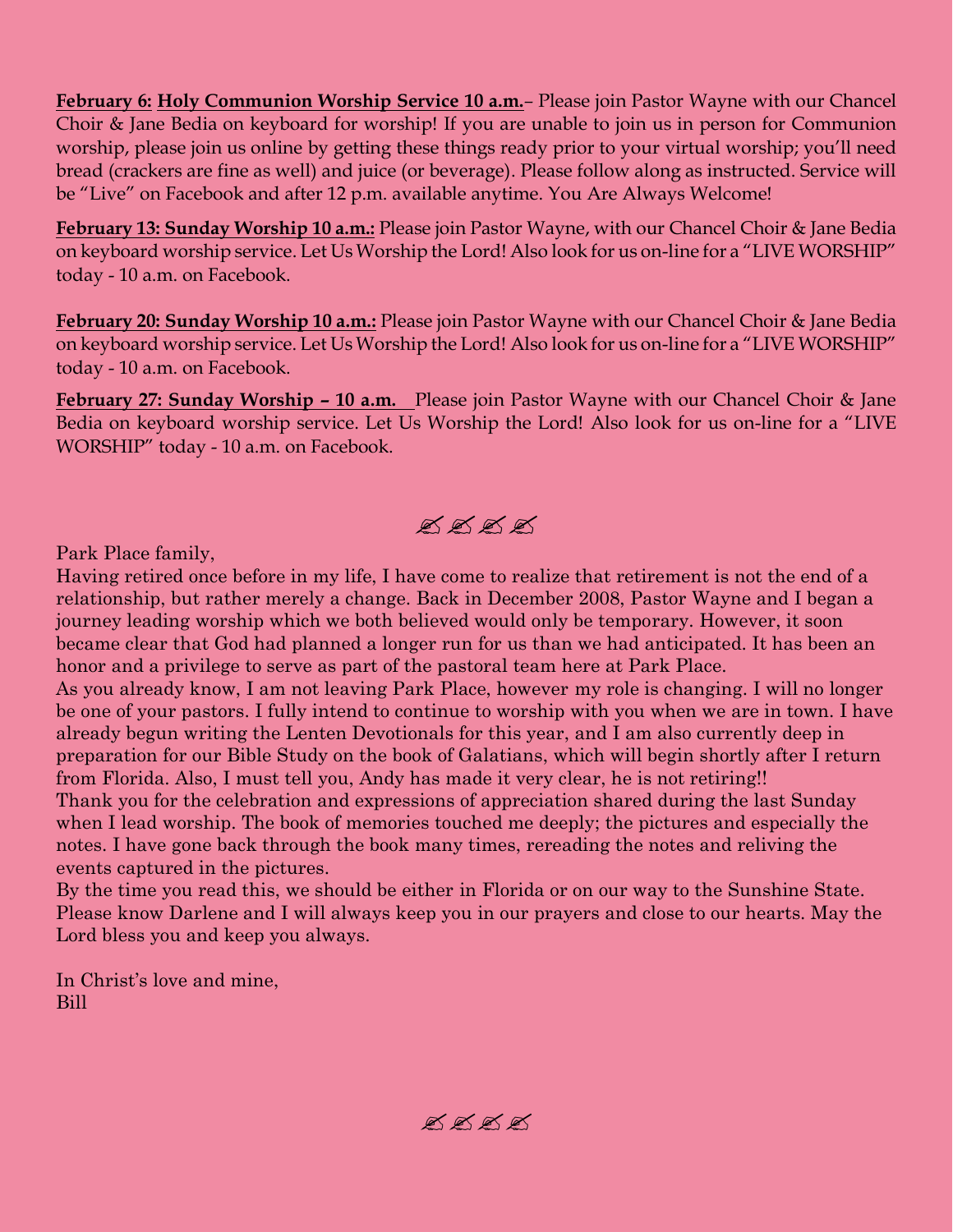

Dear Park Place Family and Friends,

Happy Valentine's Day! February is the month for love. May all you young, old or in between take the time to love yourself, your family and most importantly God.

Blessings, Shirley

 $\cancel{\mathscr{A}} \cancel{\mathscr{A}} \cancel{\mathscr{A}} \cancel{\mathscr{A}}$ 

## Church News!

The 2022 Annual Meeting was held on January 16, all reports, including nominating & financials were unanimously approved. Special Thanks to all who accepted a call to serve from our Nominating committee. All committees are full, we look forward to an eventful year. All committee's will be meeting within the next month to choose a chairperson. Look for the Nominating Committee with new chairpersons appointed in the March Spire!



#### **Park Place Congregational UCC Missions** *Please remember All are welcome to join any activity or just drop in to see what is going on!*

*Stop by the Thrift Shop!* THE THRIFT SHOP WILL REMAIN CLOSED THIS MONTH. Please do not leave your donations in front of the store, please bring in while we are open. Thank you for your attention.



**Help Needed:** *The Thrift Shop is looking for volunteers who might be able to commit to* 

*one day or more a month. Contact Shirley Harris at the church number or by her email at harriss668@gmail.com.* **New item!** We now have a Free Items Rack with Clothing, and a box of accessories! The rack is located in front of the Bowling Alley. Only the clothes and accessories on this rack are Free. If you know anyone who would benefit from the free items, please let them know of this new area.



#### Prayer Shawl Ministry

Our Prayer Shawl Ministry is ongoing, please continue to knit and crochet at home. Shawls can be either knitted or crocheted and should measure 25-30 inches wide and 70 inches in length. Thank you in advance for supporting our Prayer Shawl Ministry. If you are helping us, please let us know via phone or email: 401-726-2800 or [office@ppucc.necoxmail.com.](mailto:office@ppucc.necoxmail.com)

The Prayer Shawl meeting will be in the Guild Room from 2-3:30 p.m. on February 20. Please bring your shawls that you are working on and your facemask. We will adhere to all CDC guidelines regarding mask wearing and social distancing.

#### **A MISSION FOR FEBRUARY**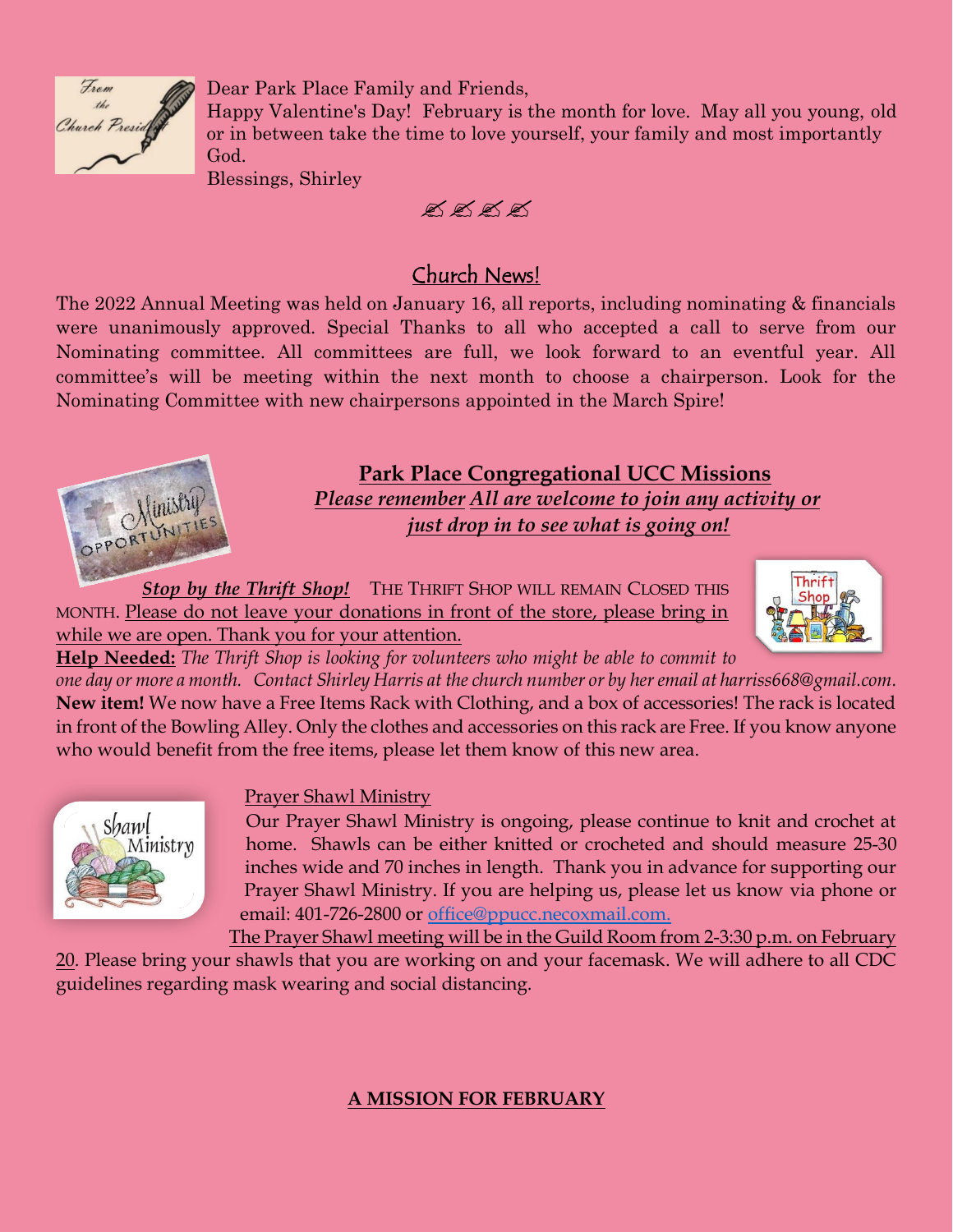The Board of Deacons & Church Council have decided that in lieu of weekly altar flowers, those of you who would like to donate in memory of or in honor of a loved one can donate to the monthly missions listed each month. Please send your memorial, honorary name to the church office via email to be listed in the bulletin and The Spire. Checks can be made out to Park Place Church, in the memo please put Mission & Month. Thank you so much for your generosity with our mission programs.

We are answering a request by Dorcas House in the resettlement of Afghan refugees. They are in need of toasters and small kitchen appliances. If anyone has spare or slightly used items, we will be collecting them in a donation box and delivering it Dorcas House.

February 6, 2022, A mission fund donation is being made to the Glory of God by Ginny Platt in loving memory of grandmother Anna Anderson.

### Prayers & Concerns for Our Family

*Please keep these people in your daily prayers:* Mike & Sharon; Carol; Chuck who is in home hospice; Rachael; Medusa; Jackie passed away in January, please keep her family in your prayers; 3 year old Benjamin diagnosed with cancer; George G; Dave in hospital; the Harrison family; Ginny; Judy; John from GA; Cathy Schora and her family; Dottie; Vicki & Brian; Marilyn Tucker; Janice Jones;



Lillian as she struggles with health and personal issues, her daughter Alicia who has cancer; Louisa; Sister Mary Pendergast; Jim going through chemo for stomach cancer; Denise Gehrke; Jakob going through chemo, prayers for his family as well; Eileen – stage 4 cancer; Denise Ouellette, battling stage four ovarian cancer; Sharon Parker, fighting cancer; Alan; Lisa; Greg; Baby Penny; Valimont family – the father has ALS; a young college student dealing with mental health issues; Steve; Marc problems with his sight: Curtis; Micah; Ken Depot; Beverly Fountaine; Janet Theberge; Shelagh Lees; Jocelyn; Laurie; Eva; Janet Estes; Steven; Elaine; Bob, Carol; John; Karen B; Richard Deblois, Kathy Morrissette; Anna; Brenda; Linda C.; Charlie; Betsy; Paul; Josh Barber; Paul; Melanie; Gabriella; Karen; Beth Fournier; Kenny; Virginia; Steve; Alice; Deb C; Emily; Debbie Coury; Ann-Marie; Terry; Irene Marteno-cancer; Phyllis; Joyce – (cancer); Lauren & Heather; Frank; Joanne; Katherine; Irene; Bev; Jim; Grace; Tom; Gregg; Peter; Eric Green; Cathleen; Claudia Berube; Trevor Bynoe; Bob; Sherry; Terry; All people fighting cancer.

Please continue prayers for

… Those who are recovering from Corona-virus, those who are working in hospitals, First Responders and all who are working with the public.

…For peace in our nation, pray for our elected officials. We pray for unity as we show respect for each other, and adherence to the rule of law.

… For our country as we navigate our world of change, understanding, forgiveness, friendship and love.

… May the Lord bring Peace to this world; all those impacted by all the natural disasters all around the world.

… for the victims and families of domestic abuse.

… our service men and women, and veterans both old and young who have served our country with honor and pride.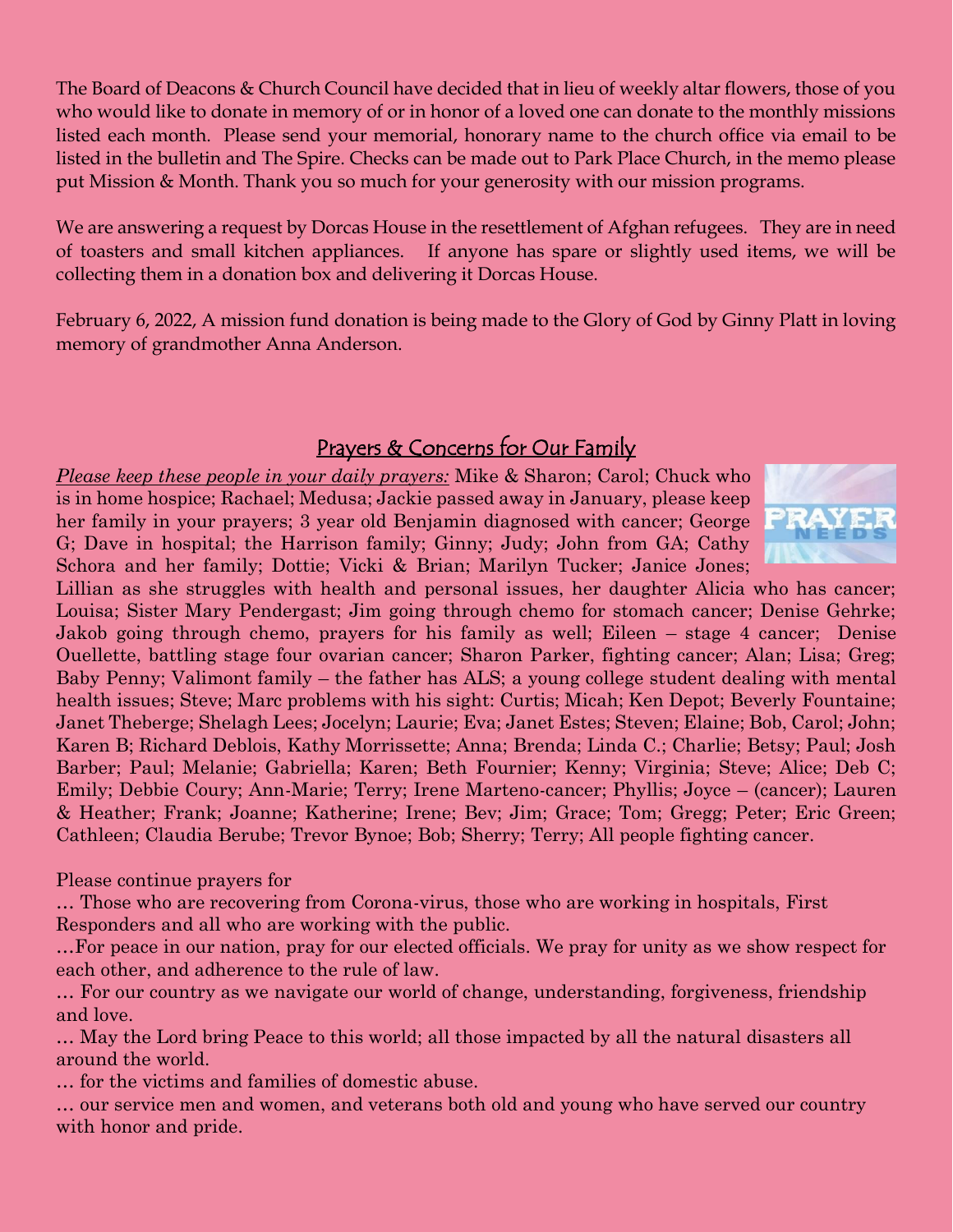Continued prayers for our homebound family members and friends: Sylvia Kaufmann; friends at the Holiday Retirement Home and The Village at Waterman Lake.



# 4th: Judith Ouellette 5th: Carla Dyer 9th: Ryan Ventura 10th: David Gervais

19th: Terry May Neves 24th: Audrey Brouwer 26th: Noah McCue

sending a card, making a phone call or reaching out in some way to one of our birthday people!

Happy Birthday!!

Wishing you all a Happy February Birthdays! Please consider

12th: Robert Boulay 12th: Marc Champeau 16th: Mary Rose Abbott

Bible Quiz ? ? ? ? ? ? ? ? ? ?

In the book of Revelation, who or what is "prepared as a bride, adorned for her husband"?

A. The church

B. The Spirit

C. Mary Magdalene

D. The new Jerusalem

#### **THE GIFT OF ANIMALS**

When God made the animals and gave them to the first human being in the Garden of Eden, though they weren't precisely the companion Adam needed, not all was lost. According to Genesis 2, God gave Adam the privilege of naming them all, and when you name something or someone, you bond with that being in a special way. Ever since creation, humans and animals have been connected — often for good purposes, though sometimes not; as the saying goes, "It's complicated."

But on the positive side, Trisha McCagh, a renowned animal communicator, writes: "Animals are the bridge between us and the beauty of all that is natural. They show us what's missing in our lives, and how to love ourselves more completely and unconditionally. They connect us back to who we are and to the purpose of why we're here."

I would say animals also show us how to love other people, nonhuman beings and the earth more completely and unconditionally. And they call our attention to God's creativity. Praise God for the gift of the vast variety of animals with whom we share this planet! — Heidi Hyland Mann